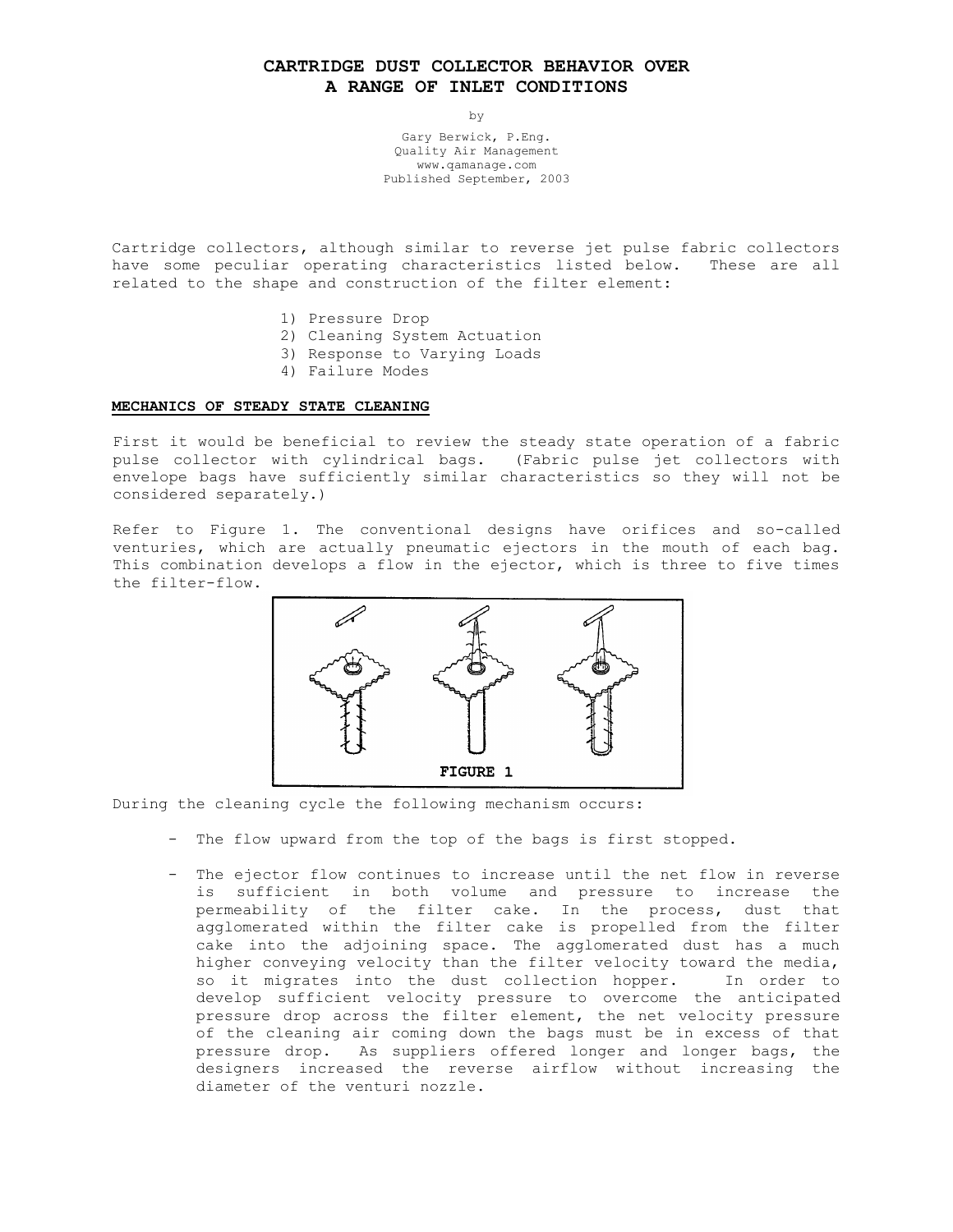- The net venturi velocity during cleaning for most collector designs is over 20,000 fpm, which corresponds to a velocity pressure of 24" water gauge. The velocity, at which the dust is propelled from the bags, is proportional to this venturi velocity. For reasons beyond the scope of this paper, the actual propulsion velocity is equal to, or higher than the venturi velocity.

# *The main failure mode of a reverse fabric collector is that during cleaning the dust from a row of bags while cleaning is driven into the adjoining rows of bags that are in the Filtering mode.*

Despite the fact that a failed bag usually has a lot of dust on the outside, the high pressure drop and the dust on the outside is due to the fabric filter media being plugged because the dust was driven through the cake and became embedded in the media on the clean side by subsequent cleaning cycles.

## *The cartridge collector corrects this main failure mode of a reverse jet fabric collector.*

Since the reverse cleaning air is always at a higher pressure than the air on the dirty side of the filter media, the air and dust will be propelled away from a filter/cake surface at an angle perpendicular to this surface. Referring to Figure 2A, you will note that in a cylindrical element the dust is propelled into adjoining filter bags, which are under vacuum. The dust at this high velocity is aided by the vacuum to penetrate into the inside of the bag. Once it penetrates, subsequent cleanings drive it into the media, where it stays and progressively blinds the bag.

However, in Figure 2B, you will note that perpendicular to the surface of a pleated cartridge filter, the propelled dust and air strikes another surface cake in which all of the openings are filled with high velocity cleaning air. This eliminates the penetration of dust into the collector during the cleaning cycle.



### **CARTRIDGE COLLECTOR CLEANING MECHANICS**

Although the basic systems for cleaning cartridge elements are similar, there are some very important differences that relate to the pleated media configuration. For purposes of illustration, consider the process of cake formation.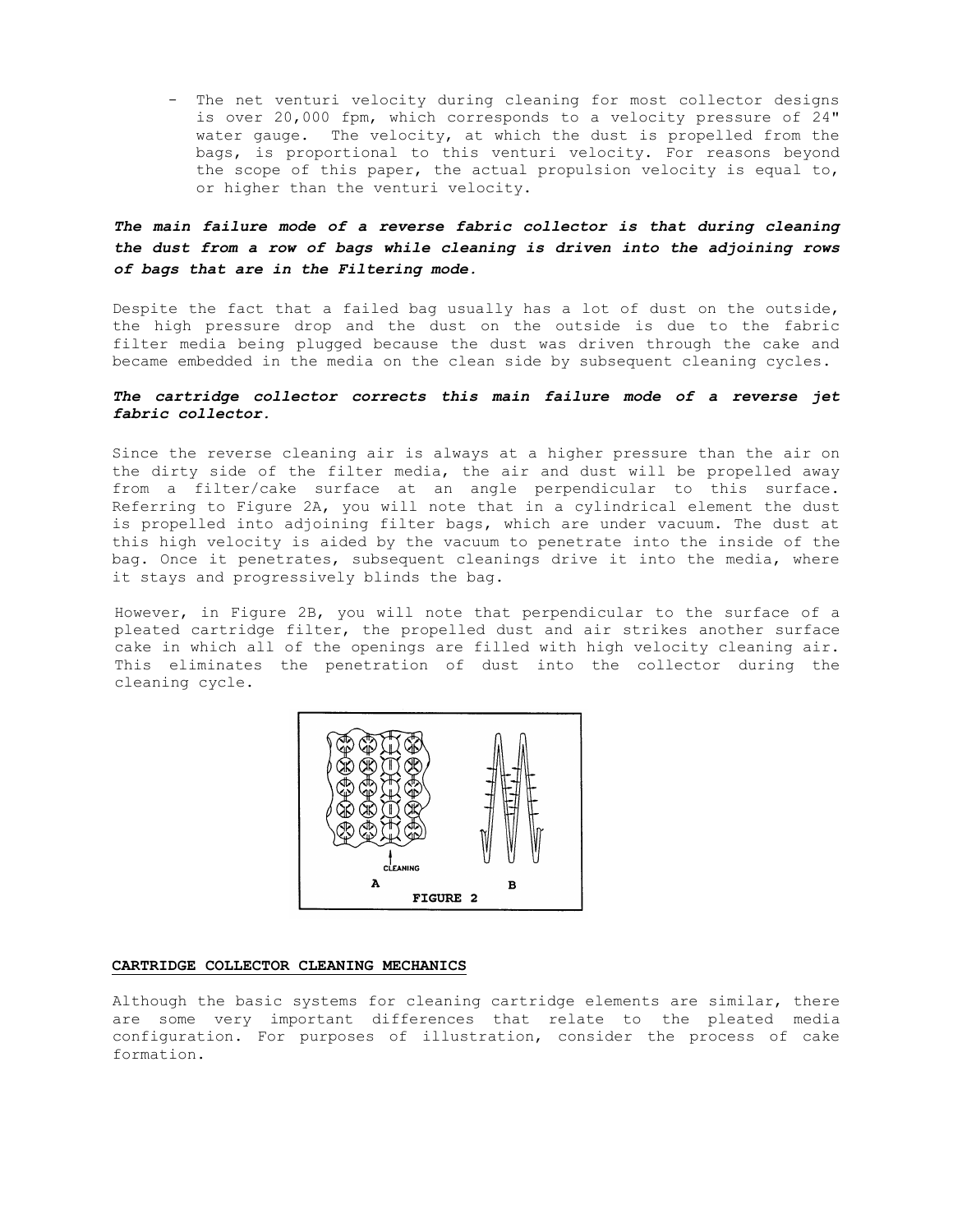Area of filter/filter-cake that is cleaned is (in either cylindrical bags or cartridge elements) variable and depends on the following:

- The net volume of cleaning air in the reverse jet.
- The porosity of the filter cake (defined as permeability).
- The amount of unplugged filter media available.

## CAKE FORMATION

When the filter element is first installed (either cartridge or fabric, the porosity is usually so high that the jet will continue to grow on the dirty side as if the element were not present. As the cake begins to form the permeability reduces to a point where the resistance across the cake becomes high enough that the jet will stop expanding outside the filter element and the cleaning cycle will begin (Figure 3). When the cake first forms it is very porous. The porosity (permeability) will determine how much of the cake is cleaned. The velocity of cleaning air through the openings will increase as the cake becomes dense and offers more resistance. Increasing the reverse flow volume will clean more of the filter cake area.

```
If none of the cake is plugged:
1) Amount of filter cleaned is directly related to permeability;
```
Area Cleaned = Permeability x Constant  $A = P \times B$ 

Where P is Permeability in cfm/sq.ft. at 0.5 in. w.g., A is area in sq.ft., and B is a constant

2) Amount of filter cleaned is also related to the net reverse air flow;

Area Cleaned = Net Reverse Flow x Constant  $A = F \times C$ 

Where F is flow in cfm, A is the area of the filter cloth in sq.ft., and C is a constant.

This reduces to an equation;

 $A = P \times F \times K$ 

Where K is a combined constant.

*The process of cleaning the filter element reduces the poros***i***ty of the filter and also the collection efficiency. It is importan***t** *to reduce cleaning frequency to a point where the filter cake will result in optimum efficiency. This point is where the maximum of cake is cleaned by the reverse air jet.*

### **CARTRIDGE TEST DATA**

The range of frequency of cleaning settings is quite wide, but in general we want to clean at the lowest practical pressure drop and at the minimum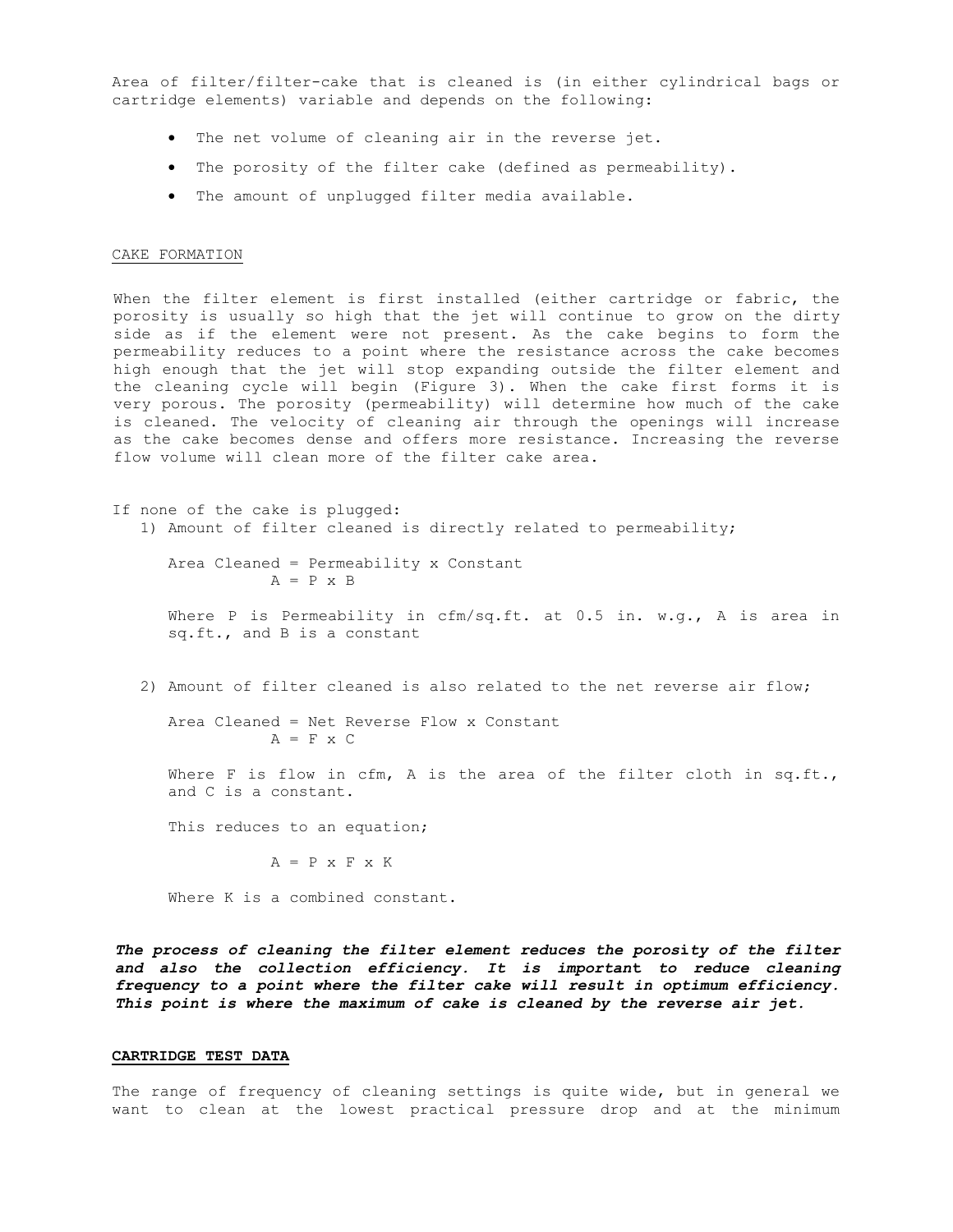cleaning frequency. Table 1 indicates some results of tests on a cartridge collector where the inlet loads were extremely low (less than 1.25 % of anticipated design inlet load) and the cleaning frequency set at cleaning the collector at the design load.

| Inlet Load             | Collection Efficiency |
|------------------------|-----------------------|
| $0.0012$ grains/cu.ft. | 46%                   |
| 0.0086 grains/cu.ft.   | 76%                   |
| 0.0248 grains/cu.ft.   | 84%                   |

# Table 1

At the proper cleaning frequencies, which were once every four to eight hours, for this range of inlet loads, the collection efficiencies were over 99.5%.

### CARTRIDGE TEST INFORMATION

In an effort to quantify cartridge filter performance over a range of inlet conditions, a controlled test was setup. The test equipment consisted of a QAM-400 collector with eight small cartridge elements, a continuous feeder to introduce a variable amount of dust, fan, instrumentation, and controls.

The cartridges were standard construction with 8 pleats per inch and constructed with epoxy seals and resilient gaskets. The standard rating of the collector is 2,000 cfm, which is at a filter ratio of 4.3:1 (high by industry standards, but conservative for advanced technology collectors).

Test dust was talc with a size distribution of 50% less than 8 microns.

Variables to be introduced were:

- 1. Air volume from 2,000 cfm to 2,600 cfm.
- 2. Dust concentration from .5 to 5 grains per scf.
- 3. Pulse duration from 50 to 75 milliseconds.
- 4. Pulse intervals of 15 sec., 30 sec., and 60 sec.
- 5. Pulse (plus induced cleaning) air at "standard" and 1.7 times standard flow.

It must be recognized that for useful comparative information to be derived in such a test, the cartridges must be able to be returned to their "initial cake" condition and not continually degrade by blinding during the test. By use of premium cartridge construction, and the practice of brief off-line cleaning after each run with an occasional air wand cleaning, we were able to demonstrate consistent starting conditions for each run.

The results of this series of tests is most interesting and is summarized as follows:

1. Increase in cleaning air per pulse is most effective as opposed to increased cleaning air by increasing pulse frequency. At 70% increase in cleaning air per pulse, the decay in starting air volume through the filter was zero for filter ratios of 4.3 and 5.0:1, and only up to 8% for filter ratio of 5.5:1 even with dust loads up to 5 gr./scf.

 With "standard" pulse cleaning air, the decay in gas volume to the filter was 10% to 25% over the whole range of filter ratios and inlet loading. With "assist" cleaning, the filter drag (pressure drop divided by filter ratio) averaged 0.76 over the whole range of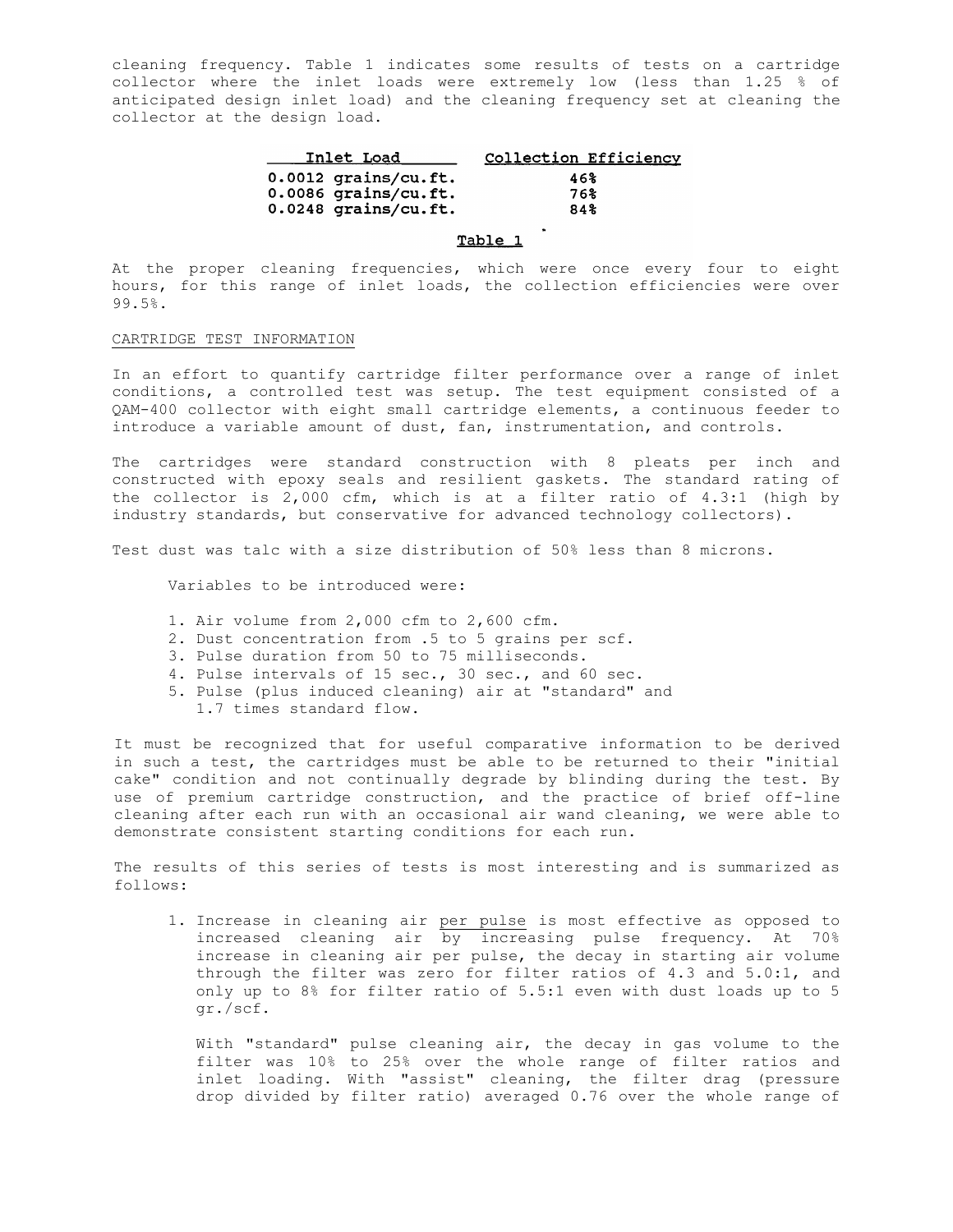inlet conditions, which is excellent performance. Standard cleaning produced a filter drag range of 0.8 to 1.3.

2. Increases in pulse frequency actually increased decay in air volume to the collector, that is it increased filter pressure drop. So it is concluded that each pulse causes penetration of particulates which begins to blind the media, and our objective should be to pulse as little as possible but to make each pulse as effective as possible.

### **CARTRIDGE OPERATING SUGGESTIONS**

## SETTING CLEANING FREQUENCY

Setting cleaning frequency for a cartridge collector with narrow pleats is very complex. A widely used procedure is to initiate the cleaning by a pressure switch. This, in theory, promises an ideal solution to get maximum efficiency of collection with minimum cleaning energy. However, the typical scenario for a cartridge collector is:

- Initially the pressure switch is set at somewhere between 3" and 4" of water.
- At the beginning, the collector cleans itself once every 60 to 120 minutes.
- The time between actuation of the cleaning cycle is gradually reduced.
- After several weeks the pressure actuation is no longer in control and the collector cleans itself continually based on the setting of the timer. This is because the pleats have become bridged (see Figure 3).

## *A bette***r** *way of setting the cleaning cycle with a pressure switch is as folIows:*

- Determine the pressure drop with the cartridges clean and rated flow in the collector.
- Set the electronic timer to clean the entire collector every four minutes.
- Set the pressure switch,  $1/4$ " w.g. above the pressure drop measured with clean air flow.
- If the pressure goes above the pressure switch setting, set the new pressure in 1/ 4 " increments until the switch controls the cleaning.

*Without a* pressure *switch:*

- Set the timer to clean the entire collector every three minutes.
- Record the pressure drop.
- After a week of operation lengthen the duration between pulses by 10%. Continue this procedure until the pressure drop rises. When it does rise, increase cleaning frequency to the previous level, If it does not rise, leave timer at its present cleaning frequency.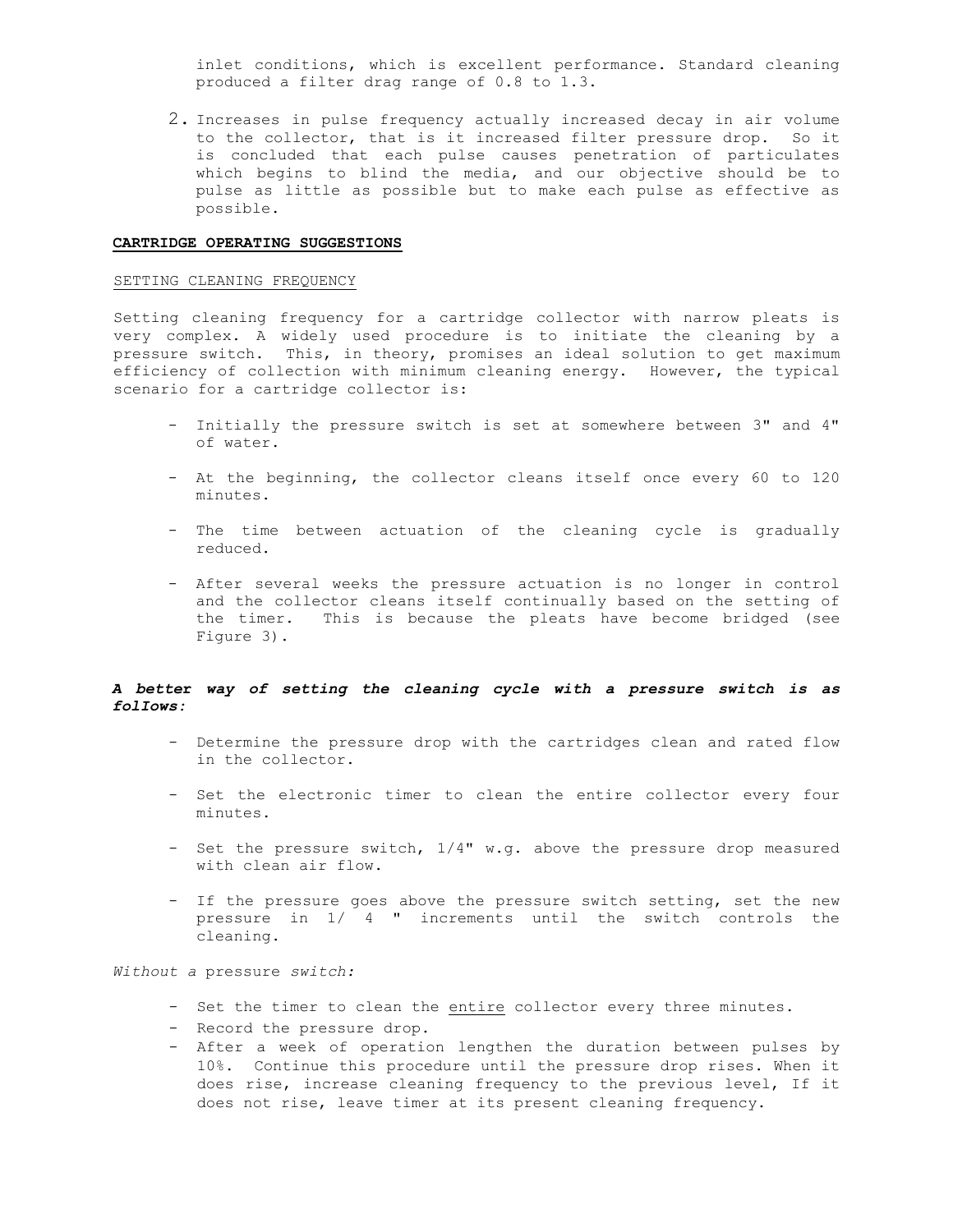#### CARTRIDGE RATING

The collector should be selected at a rated flow which is between 15% and 30% of the flow in the reverse jet. De-rating dust collectors is normally an effort to remedy a poor design. For example, if we put a collector with thirty cartridges on a process, which is the proper rating, and get three months cartridge life, it is likely that if we double the collector size we may get six months cartridge life. However, there will be an average ten cartridges per month which require changes in either case. By purchasing the larger collector, the user has doubled his investment and has taken up valuable floor space. A better approach might be to supply a better cartridge and cleaning system.

## **CARTRIDGE FAILURE MODES**

### BRIDGING OF PLEATS

In a cartridge collector the pressure drop across an effective cake can vary from 0.15" to 3.5" water gauge.

- If the pressure switch actuated system is used, the determination of the pressure drop setting is impossible to predict.
- The ideal design is to clean the cartridge when minimum bridging occurs. It is inevitable that some bridging will occur. The approach is to create a maximum cleanable media with a maximum of porosity (Figure 3). If any bridging occurs, loss of cleanable media will result. The cleaning air looks for the path of least resistance, which is generally where the thinnest, most porous cake is present. If the pressure switch initiation is set higher than the correct setting, the pleats can be as much as 90% bridged before the cleaning is actuated. The cake below the bridge may be very porous, but as time goes on it becomes more dense and eventually gas flow will transfer to the remaining media/cake. The remaining media with its associated cake may be inadequate to handle the load at the cleaning frequency so the pressure drop will continue to rise and the cartridge will be blinded.



*Often, cartridge collectors, especially those with cellulose media, are specified by air to cloth ratios. This* **is** *a flawed specification criterion. Under no circumstances should the pleats* **be closer** *together than lO pleats/inc***h** *based on the inside diameter of the cartridge. Putting pleats*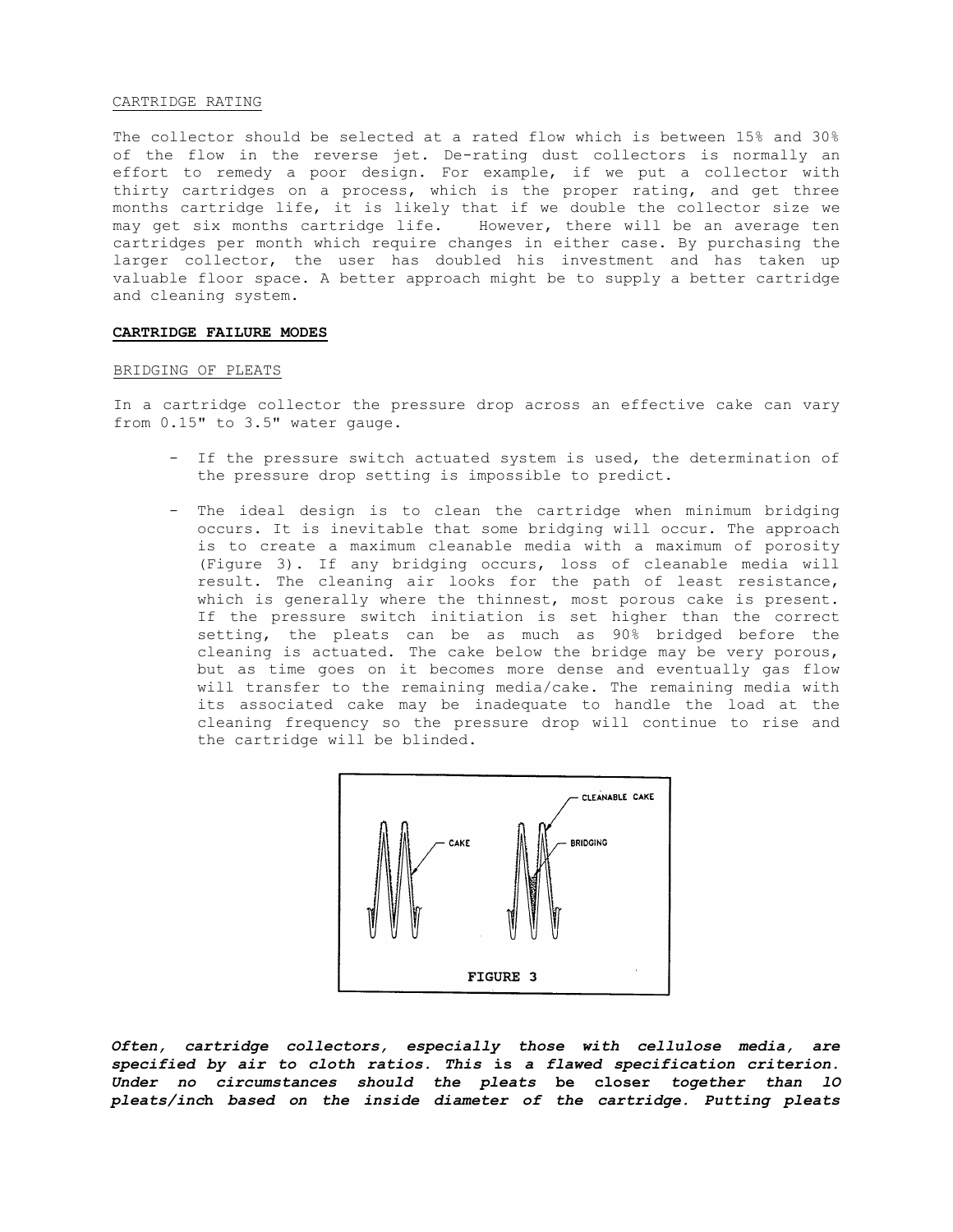*close***r** *will result in excessive bridging, high pressure drop, and premature cartridge failure.*

#### OTHER FAILURE MODES

The most serious design deficiency in any reverse jet collector is the lack of prevention of dust penetration from the clean side to the dirty side. The inherent nature of the pleated media is such that dust is not driven into adjoining filter elements during cleaning. This leaves effective permanent joint seals and gasket joint design as important elements of cartridge design (Figure 4).



*Permanent Joint Seals* are defined as joints where the dust or gas barrier is permanent and is produced by an inflexible barrier that is formed on mating surfaces and held by either pressure or adhesion of the sealant material. The cartridge is constructed by submerging pleats into an adhesive/potting mixture. There are two requirements for this mixture. It must wet the media surfaces to form a dust tight joint and have sufficient strength to withstand the stress reversals put on the joint by the cleaning jets. During cleaning, 25 to 60 pounds of force are exerted by the jet on the bottom (closed) end cap. Many times thermosetting plastisols are applied. After a cartridge has failed because of dust penetration, the cartridge can be placed on a hot plate to loosen the media and the joint examined. If the joint was not strong enough, paths of dust from the dirty to the clean side can be detected along the closed end plate.

*Gasketed Joints* are defined as joints where the dust proof seal is due to the gasket providing pressure on the joint. These are formed by applying resilient seals to one or both of the surfaces. For cartridge collectors one of the surfaces is resilient and the other is cemented to the cartridge. Many seals lose their resiliency. If the resiliency is lost, dust will leak through the joint. When a cartridge is removed from a collector the seal should return to its original thickness within three or four minutes after its removal. If it does not, it is almost certain that dust has leaked into the inside of the cartridge and has either caused or contributed the cartridge failure. One of the most effective sealing techniques is accomplished by a retained seal with the dimensions selected so that the precise sealing pressure is maintained. If gaskets are over-stressed they will become hard at the sealing surface and will leak enough to cause early failure of the filter element.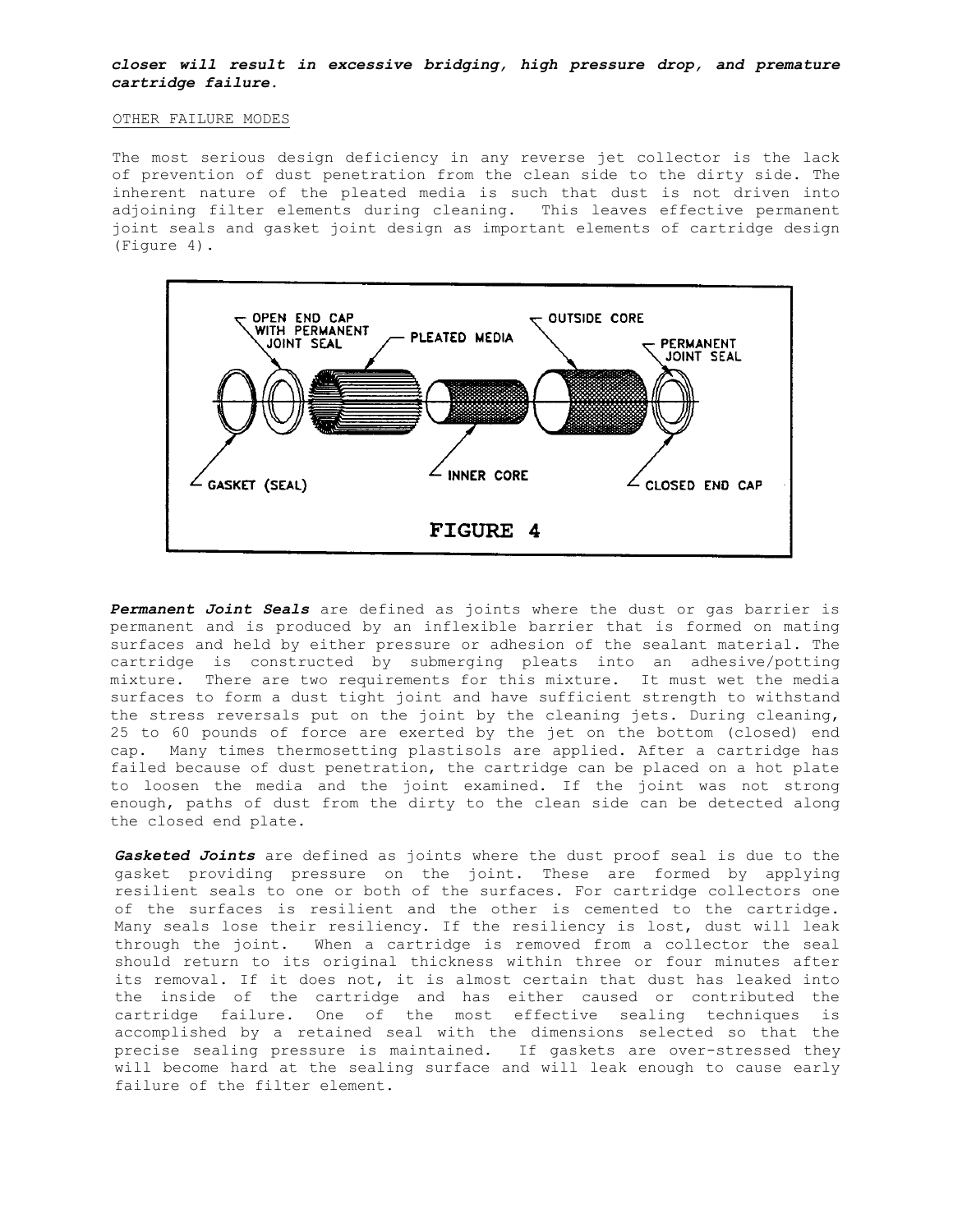#### **RECOVERY EQUIPMENT FOR BRIDGED CARTRIDGE ELEMENTS**

Cartridges can often be recovered after they have failed. This is true for both cellulose and fabric pleated filter elements. Let us look at the two modes of failure that were previously discussed.

*1. Failure due to bridging (without any dust penetration to the clean side):*

- The first attempt should be to clean the collector off-line. This may pose a hazard because the dust may migrate down the inlet ductwork and come out of the hoods. This is especially likely if the dust collector is close coupled and the duct runs are short. The best procedure is to apply a very small flow of gas through the collector during this cleaning, typically 10% or 15% of rated flow. For some dust formulations this will bring the pressure drop to acceptable levels. This off-line cleaning should be accomplished for about twenty to fifty cycles of cleaning. When the collector is put back on-line there will be some leakage until the filter cake reestablishes itself. Remove any after filters or safety filters until the cake reforms. Usually this off-line cleaning will not be sufficient to recover the cartridges.
- The next approach should be to clean the collectors from the inside by blowing with a modified blow gun (Figure 5). The blow gun has its own internal regulator that prevents the velocity from reaching levels that would pose danger to fellow workers. The same regulator will prevent the air from leaving the tube at velocities high enough to damage even cellulose media or drive dust through an adjoining pleat if the gun is not directed radially into the pleat. This will return the cartridge to nearly new (without a porous filter cake) condition.





- Figure 6 illustrates a semi-automatic mechanism to accomplish this. The mechanism has a rotating jet like a lawn sprayer that whirls and give thorough coverage while it is manually raised up and down in the cartridge. Restoring cartridges with this method is most convenient with designs which allow the cartridges to be cleaned in place from the clean air side. Another method is to build a box-like fixture that is vented into another collector to allow the cartridges to be cleaned outside of the collector.